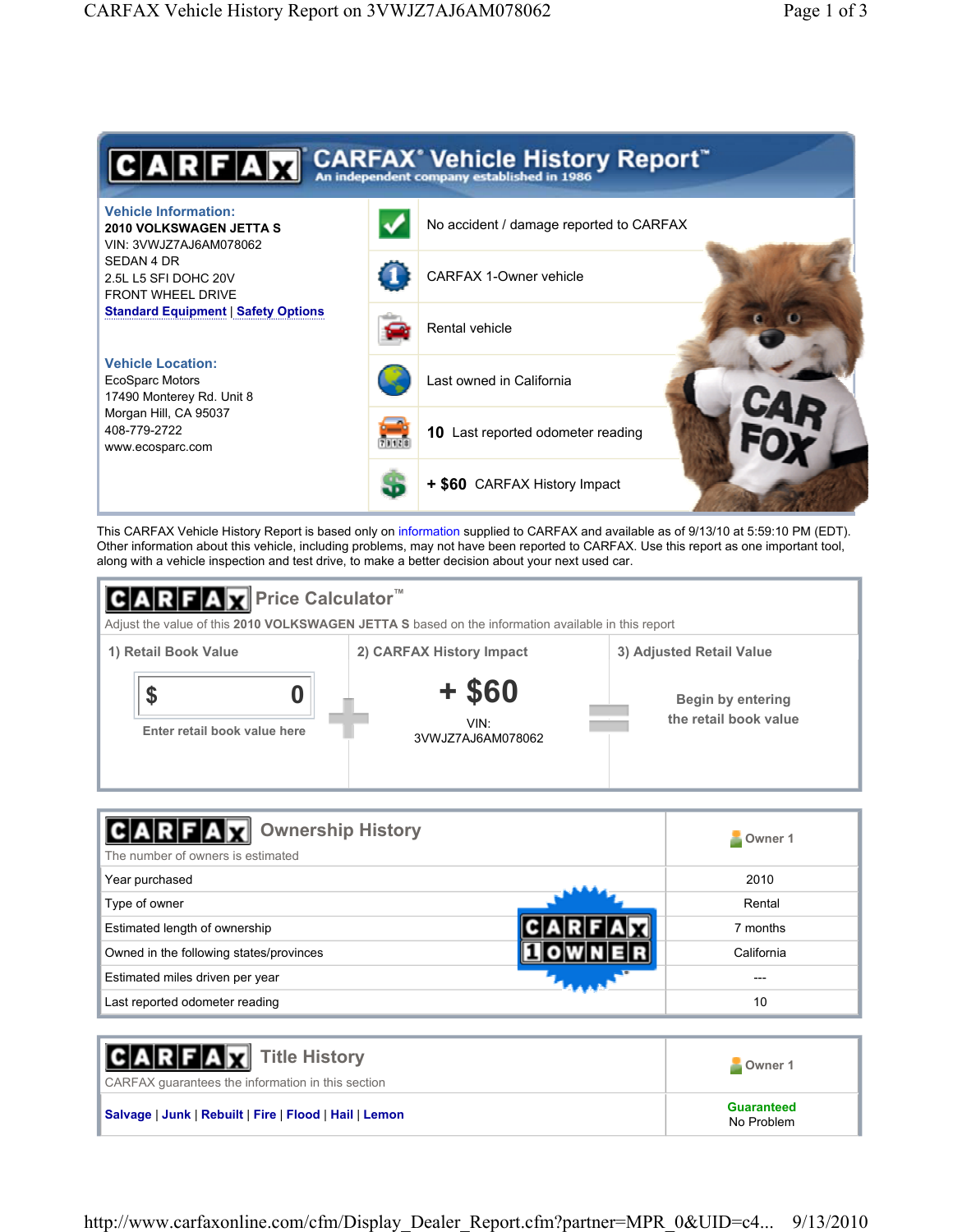| <b>Not Actual Mileage   Exceeds Mechanical Limits</b>                                                                                                                                                                                                                                   | Guaranteed<br>No Problem |  |  |
|-----------------------------------------------------------------------------------------------------------------------------------------------------------------------------------------------------------------------------------------------------------------------------------------|--------------------------|--|--|
| <b>GUARANTEED</b> - None of these major title problems were reported by a state Department of Motor Vehicles<br>(DMV). If you find that any of these title problems were reported by a DMV and not included in this report,<br>CARFAX will buy this vehicle back. Register   View Terms |                          |  |  |
| <b>Additional History</b>                                                                                                                                                                                                                                                               | Owner 1                  |  |  |
| Not all accidents / issues are reported to CARFAX<br><b>Total Loss</b><br>No total loss reported to CARFAX.                                                                                                                                                                             | No Issues<br>Reported    |  |  |
| <b>Structural / Frame Damage</b><br>No structural / frame damage reported to CARFAX.                                                                                                                                                                                                    | No Issues<br>Reported    |  |  |
| <b>Airbag Deployment</b><br>No airbag deployment reported to CARFAX.                                                                                                                                                                                                                    | No Issues<br>Reported    |  |  |
| <b>Odometer Rollback</b><br>No indication of an odometer rollback.                                                                                                                                                                                                                      | No Issues<br>Indicated   |  |  |
| <b>Accident / Damage</b><br>No accidents or damage reported to CARFAX.                                                                                                                                                                                                                  | No Issues<br>Reported    |  |  |
| <b>Manufacturer Recall</b>                                                                                                                                                                                                                                                              | No Recalls               |  |  |

Check with an authorized Volkswagen dealer for any open recalls.

| <b>Owner 1</b>                                                   |                                                     | Date:      | Mileage: | Source:                                           | <b>Comments:</b>                                                                                                     |
|------------------------------------------------------------------|-----------------------------------------------------|------------|----------|---------------------------------------------------|----------------------------------------------------------------------------------------------------------------------|
| Purchased:<br>Type:<br>Where:<br>Est. miles/year:<br>Est. length | 2010<br>Rental<br>California<br>$---$<br>$2/3/10 -$ | 02/03/2010 | 10       | California<br>Motor Vehicle<br>Dept.<br>Tulsa, OK | Odometer reading reported<br>Registered as<br>rental vehicle                                                         |
| owned:                                                           | present<br>(7 months)                               | 02/04/2010 |          | California<br>Motor Vehicle<br>Dept.<br>Tulsa, OK | Title issued or updated<br>First owner reported                                                                      |
|                                                                  |                                                     |            |          |                                                   | I'm here to help! Print and bring my SmartBuyer Checklist<br>when you go to test drive this 2010 Volkswagen Jetta S. |

Have Questions? Consumers, please visit our Help Center at www.carfax.com. Dealers or Subscribers, please visit our Help Center at www.carfaxonline.com.



View Full Glossary

Reported

# **CARFAX History Impact**

Accidents, service records, number of owners and many other history factors can impact a vehicle's value. The CARFAX History Impact is a tool that analyzes millions of used car transactions to measure how the combination of all the information reported to CARFAX impacts the value of a particular vehicle. The vehicle's retail book value plus the CARFAX History Impact will give you a